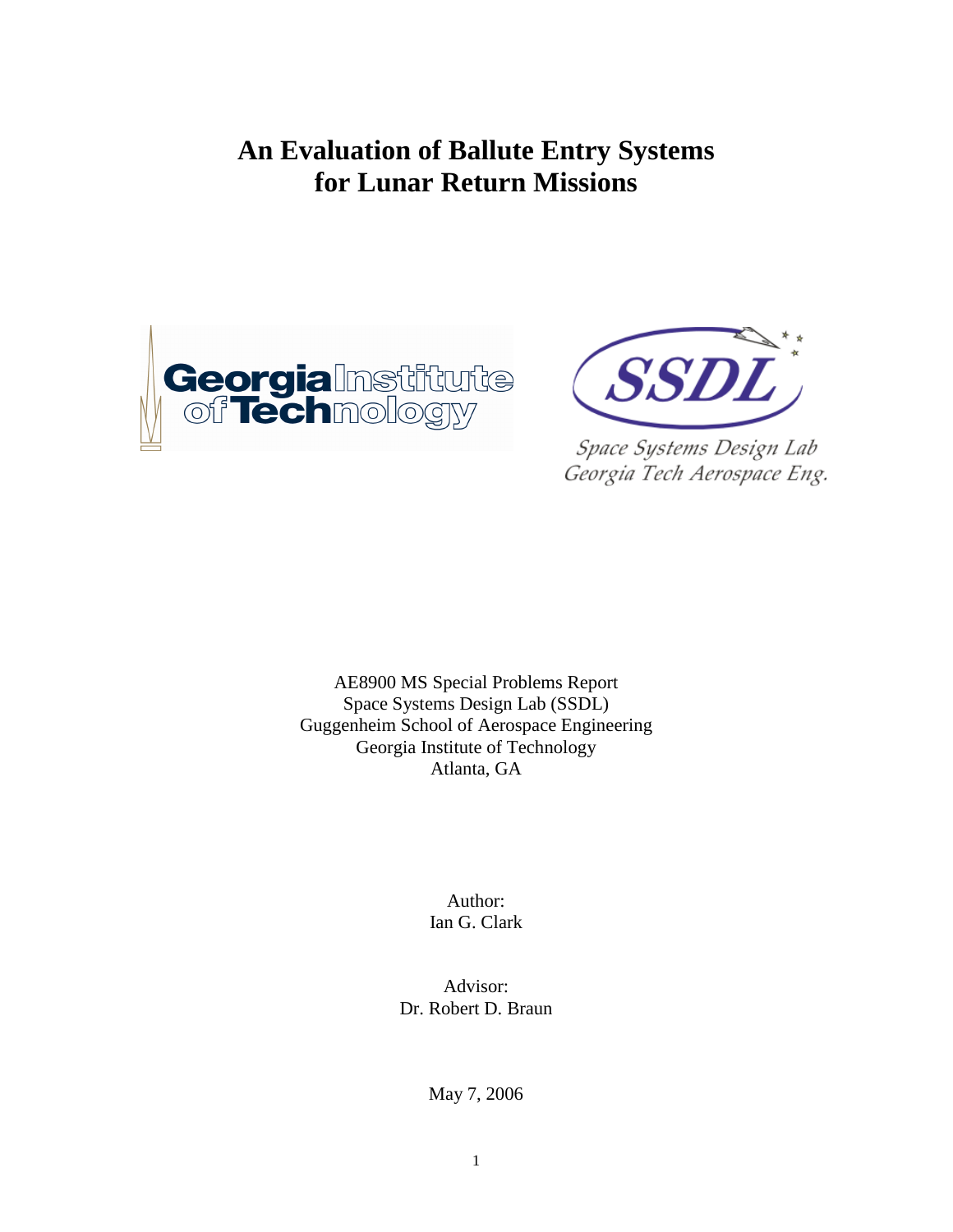# **An Evaluation of Ballute Entry Systems for Lunar Return Missions**

**A study was undertaken to assess the advantages and feasibility of using ballutes for Earth entry at lunar return velocities. Using analysis methods suitable for conceptual design, multiple entry strategies were investigated. Entries that jettison the ballute after achieving orbit were shown to reduce heating rates to within reusable thermal protection system limits and deceleration was mitigated to approximately four g's when a moderate amount of lift was applied post-jettison. Ballute size drivers were demonstrated to be the thermal limitations and areal densities of the ballute material. Performance requirements for both of those metrics were generated over a range of total ballute system masses.** 

# **Nomenclature**

| $C_D$                | $=$ | drag coefficient                                                       |
|----------------------|-----|------------------------------------------------------------------------|
| $C_p$                | $=$ | pressure coefficient                                                   |
| $D_b$                |     | $=$ ballute diameter, m                                                |
| $D_c$                |     | $=$ diameter of entry vehicle, m                                       |
| $g_0$                |     | $=$ acceleration at Earth's surface due to gravity, m/sec <sup>2</sup> |
| Kn                   |     | $=$ Knudsen number                                                     |
| $\boldsymbol{m}$     | $=$ | mass, kg                                                               |
| $\Delta p$           | $=$ | pressure differential, Pa                                              |
| $q_{\infty}$         | $=$ | free stream dynamic pressure, Pa                                       |
| $\boldsymbol{R}$     | $=$ | specific gas constant                                                  |
| $R_n$                |     | $=$ nose radius of entry vehicle, m                                    |
| $R_t$                |     | $=$ radius of ballute minor torus, m                                   |
| $R_t$ '              |     | $=$ distance from centerline of ballute to minor torus center, m       |
| $\boldsymbol{S}$     |     | $=$ molecular speed ratio                                              |
| $T_{\infty}$         | $=$ | ambient atmospheric temperature, K                                     |
| $V_{\infty}$         |     | $=$ vehicle velocity, m/sec                                            |
| $\beta_b$            |     | $=$ ballute ballistic coefficient,                                     |
| $\theta$             | $=$ | inclination angle, deg                                                 |
| $\theta_b$           | $=$ | ballute half cone angle, deg                                           |
| γ                    | $=$ | flight path angle, deg                                                 |
| $\phi_{\text{tank}}$ | $=$ | tank mass factor, m                                                    |
| $\sigma_{n}$         | $=$ | normal accommodation coefficient                                       |
| $\sigma_{t}$         | $=$ | tangential accommodation coefficient                                   |
|                      |     |                                                                        |

# **I. Introduction**

HE problem of Earth reentry from the Moon can be summarized as the requirement to dissipate the large THE problem of Earth reentry from the Moon can be summarized as the requirement to dissipate the large amount of kinetic energy associated with an entry vehicle on a lunar return trajectory. Two common approaches to this problem are to use the aerodynamics of the entry vehicle to decelerate in a controlled process and/or to tailor the entry trajectory so as to dissipate energy in a benign manner. For the former approach, direct application of drag is often insufficient until the entry vehicle reaches an appreciable level of atmospheric density, which in turn increases the heat rate and magnitude of deceleration felt by the vehicle. Whereas deceleration at higher altitudes and lower densities is preferable, constraints on vehicle shape and size may not allow for the large drag coefficients and reference areas required. However, reference area can be drastically altered through the use of inflatable drag devices commonly called ballutes. Through their increased reference areas, ballutes provide several advantages during planetary entry and descent. By achieving improved deceleration at lower atmospheric densities the heating rates encountered by an entry vehicle can be lessened. Larger ballutes can serve to increase the effective nose radius of the entry vehicle, thus providing further reduction in the convective heat rate. Additionally, ballutes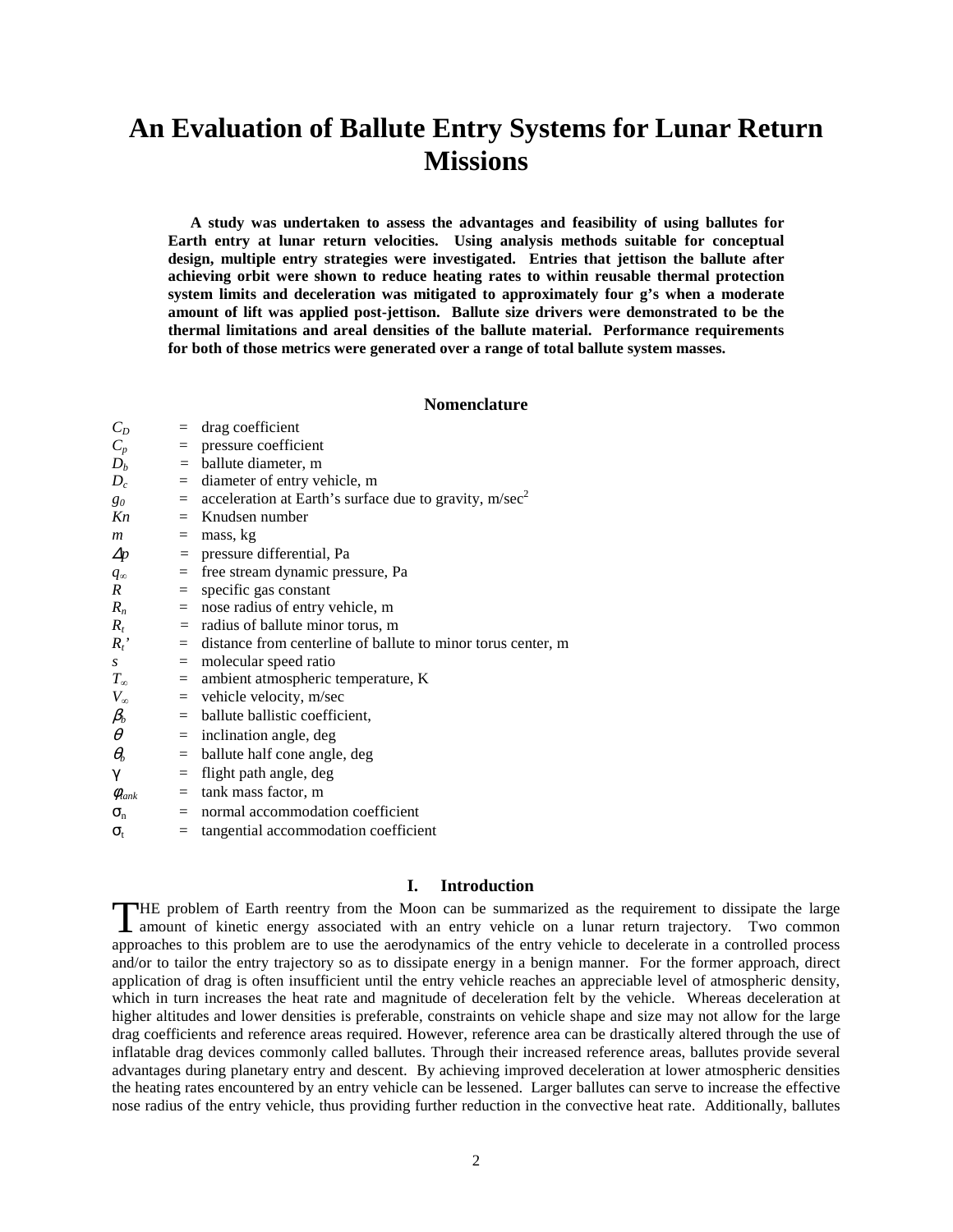can expand an available entry corridor by preventing skip out at shallower flight path angles. These benefits in turn have the potential to improve the mass fraction devoted to a vehicle's entry system by reducing the required heat shield mass and improving the payload volume fraction. In addition, ballute technology provides a reasonable alternative for cases where thermal protection systems are not yet qualified or where complete elimination of TPS failure modes is desired.

 First theorized in the early 1960's, ballutes (from the contraction of balloon and parachute) have long been envisioned for a variety of mission concepts including aerocapture at Mars<sup>1</sup> or Saturn's moon Titan<sup>2</sup>. More recently, emphasis has been placed on maturing the designs and technologies associated with deployable ballutes. Towards this end, flight demonstrations such as the IRDT-1 mission<sup>3</sup> and the upcoming Inflatable Reentry Vehicle Experiment (IRVE) mission<sup>4</sup> have sought to characterize the behavior of ballutes under reentry conditions. For a more extensive history, the reader is directed to the survey paper by Rohrschneider and Braun<sup>5</sup>.

Entering the Earth's atmosphere from a lunar return trajectory is one of the more difficult tasks facing future human exploration. With entry velocities roughly 40% higher than a typical entry from Earth orbit, limitations on a vehicle's heating and deceleration can quickly be overwhelmed. During the Apollo program, reentry of the Command Module at 11 km/sec typically meant peak heat rates between 250 and 300 W/cm<sup>2</sup> and peak deceleration of over seven g's<sup>6</sup>. A return trip to the moon using a vehicle larger and heavier than the Apollo Command Module, as is currently envisioned, will encounter similar conditions upon Earth reentry. Indeed, the Crew Exploration Vehicle is being designed to tolerate even greater heating and deceleration. The high heating rates encountered by the Apollo Command Module dictated the use of an ablative thermal protection system (TPS). Although ablative systems are frequently used in robotic exploration missions, the production line for the original ablative material used by the Apollo program (AVCOAT) was shut down for several decades<sup>7</sup> and thus a new material will either need to be developed or an existing material certified for use future on manned missions. Given that both of these options represent potential risk and significant investment, an alternative technology path consisting of ballute-based entry deserves parallel investigation. Such a system has the promise to mitigate heating rates sufficiently to reduce the requirements placed on an ablative TPS and reduce the mass of such a system or more favorably allow for the use of an already developed reusable TPS concept. While mitigating or eliminating TPS failure modes, a ballute system certainly is not without its own development complexity and risk.

The focus of this paper is to assess the feasibility of using a ballute entry system for a vehicle returning on a lunar trajectory. This is done by first quantifying the impacts that a ballute can have on an entry trajectory with regards to heating and deceleration and then subsequently sizing a ballute entry system on a mass basis. Aside from examining different size ballutes, this study also explores different deployment strategies for using a ballute, including an early jettison of the ballute after a predefined velocity decrement. Trends are explored that can assist in determining the performance metrics of a ballute entry system. As the impetus for this study is the Vision for Space Exploration, the study focuses on the impacts that a ballute entry system has on the baseline Crew Exploration Vehicle.

#### **II. Approach**

The study was broken into two phases with the first seeking to quantify the advantages ballutes can offer during entry and the second seeking to investigate sizing trends of ballutes. The first phase consisted of running a broad range of entry trajectories over a variety of ballute sizes and quantifying the magnitude and profile of deceleration, the magnitude of the heating experienced by both the ballute and the CEV, and the dynamic pressures encountered by the both the CEV and ballute. This was done within the scope of multiple entry strategies. The initial strategy consisted of utilizing the ballute from atmospheric entry through subsonic velocities. An alternative strategy investigated is a hybrid direct-entry approach where the ballute is used to impart a sufficient velocity decrement to make the remainder of the entry aerothermodynamically equivalent to entry from low earth orbit. That is, the ballute is used to decelerate the CEV to LEO velocities (~7.8 km/sec) and is subsequently jettisoned. The potential advantages of this approach include reducing the heating and pressure loads on the ballute while still mitigating the heating and deceleration profiles seen by the CEV to those consistent with initial plans for the CEV (LEO entry). Within this approach, two separate post-jettison entries were investigated, an operationally simple ballistic entry and a low lifting entry.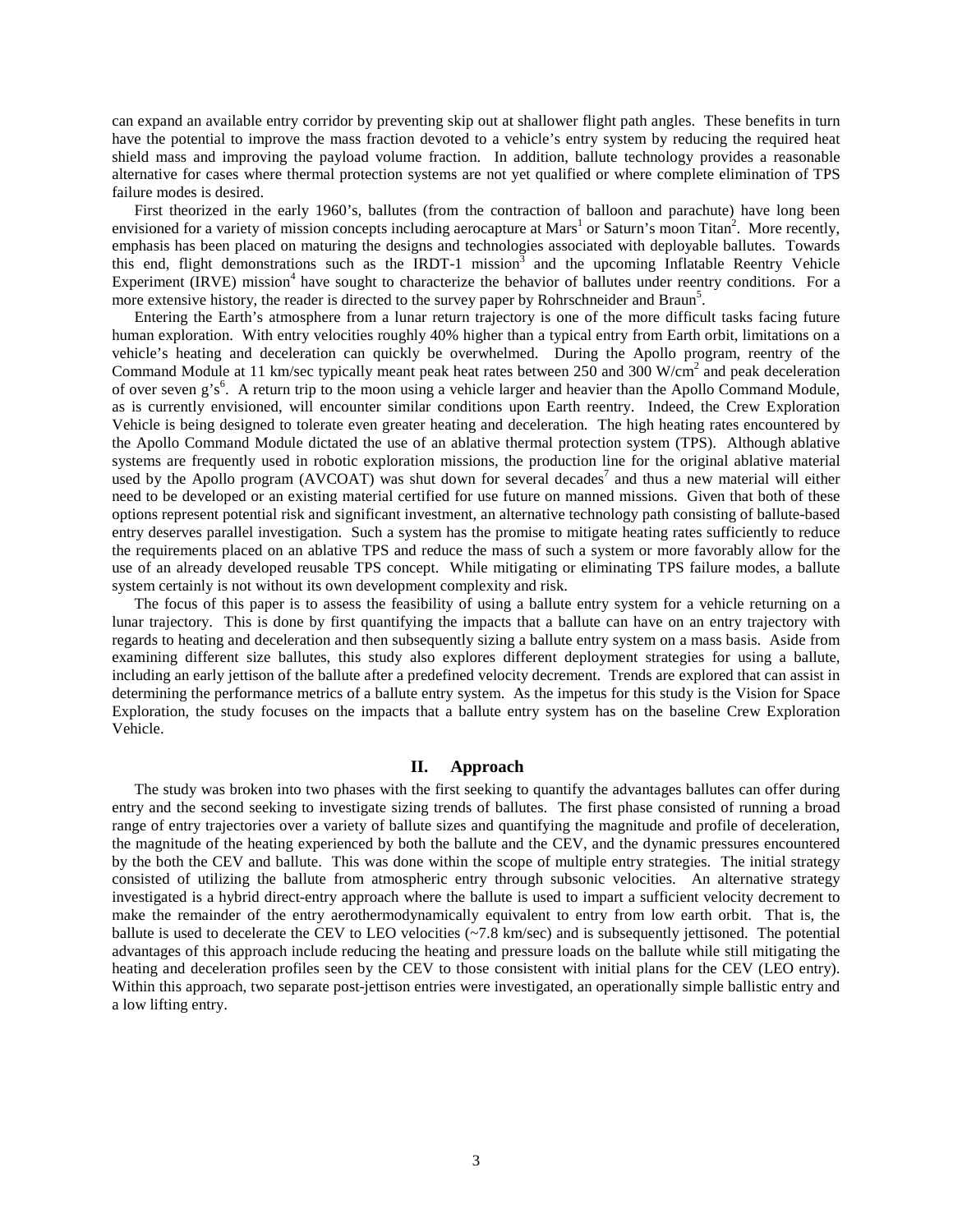To assist in evaluating a large number of configurations, entry trajectories, and deployment strategies, analysis methods suitable for a conceptual design level were used. The linkage between disciplines in this study is visualized in the design structure matrix (DSM) shown in Figure 1. Each of the connections between the disciplines represents

the flow of information between the contributing analyses. As per the scope of the study, the results attained focus on examining the feasibility of a ballute entry system from a conceptual level and do not seek to offer quantitative validation that the concepts explored are feasible in regards to higher level analyses, e.g. aeroelastic and structural dynamic response. The assumptions and methodologies used for each of the contributing analyses are outlined in greater detail below. Further discussion on the impact of ballutes on each of the disciplines is also provided.



**32.5 deg**

**6.4 m**

**Figure 2. Entry vehicle shape and dimensions.**

**1.0 m**

**3.6 m**

**2.75 m**

**Figure 1. DSM for Ballute Analysis.** 

# **A. Configuration**

The entry vehicle was sized so as to reflect the CEV design chosen by NASA's Exploration Systems Architecture Study<sup>8</sup>. In particular, the vehicle's shape is approximately a scaled up version of the Apollo Command Module with a 5.5 meter base diameter. Other major dimensions are outlined in Figure 2. The nose radius was linearly scaled as well from an Apollo value of 4.6 meters to a new value of 6.4 meters. Lastly, the mass of the entry vehicle was kept fixed at 9500 kg, the estimated mass of the lunar variant of the CEV.

Though many mission profiles using ballutes have been previously envisioned, a majority focus on three distinct ballute configurations, shown in Figure 3. The trailing torus design consists of an inflated ring that is attached to the entry vehicle by a series of tethers. The trailing sphere is of a similar nature, though replaces the torus shape with a much simpler sphere. The clamped torus does away with tethers entirely and instead attaches the torus to the entry vehicle with a conical frustum that fully encloses the CEV.

A ballute's capacity to decelerate the entry vehicle can be measured by its drag area. The drag produced by the ballute must in turn be balanced by the relative mass contribution of the ballute. That is, a large trailing sphere may produce as much drag as a medium sized clamped torus, however the trailing sphere may require less material and pressurant and therefore be less



**Figure 3. Trailing torus, sphere, and clamped torus ballutes.** 

massive. Assuming that the majority of a ballute system's mass comes from the ballute material then a simple way to compare ballute types is through use of a ballute ballistic coefficient,  $\beta_b$ . Although the ballistic coefficient is typically calculated as the ratio of a vehicle's mass to its drag contribution, an alternative representation that can be useful in comparing ballute characteristics is to simply use the ballute's surface area rather than its mass. Under these rules, the ballute ballistic coefficient can be defined as follows.

$$
\beta_b = \frac{Ballute\ Surface\ Area}{C_D A_{ref}}\tag{1}
$$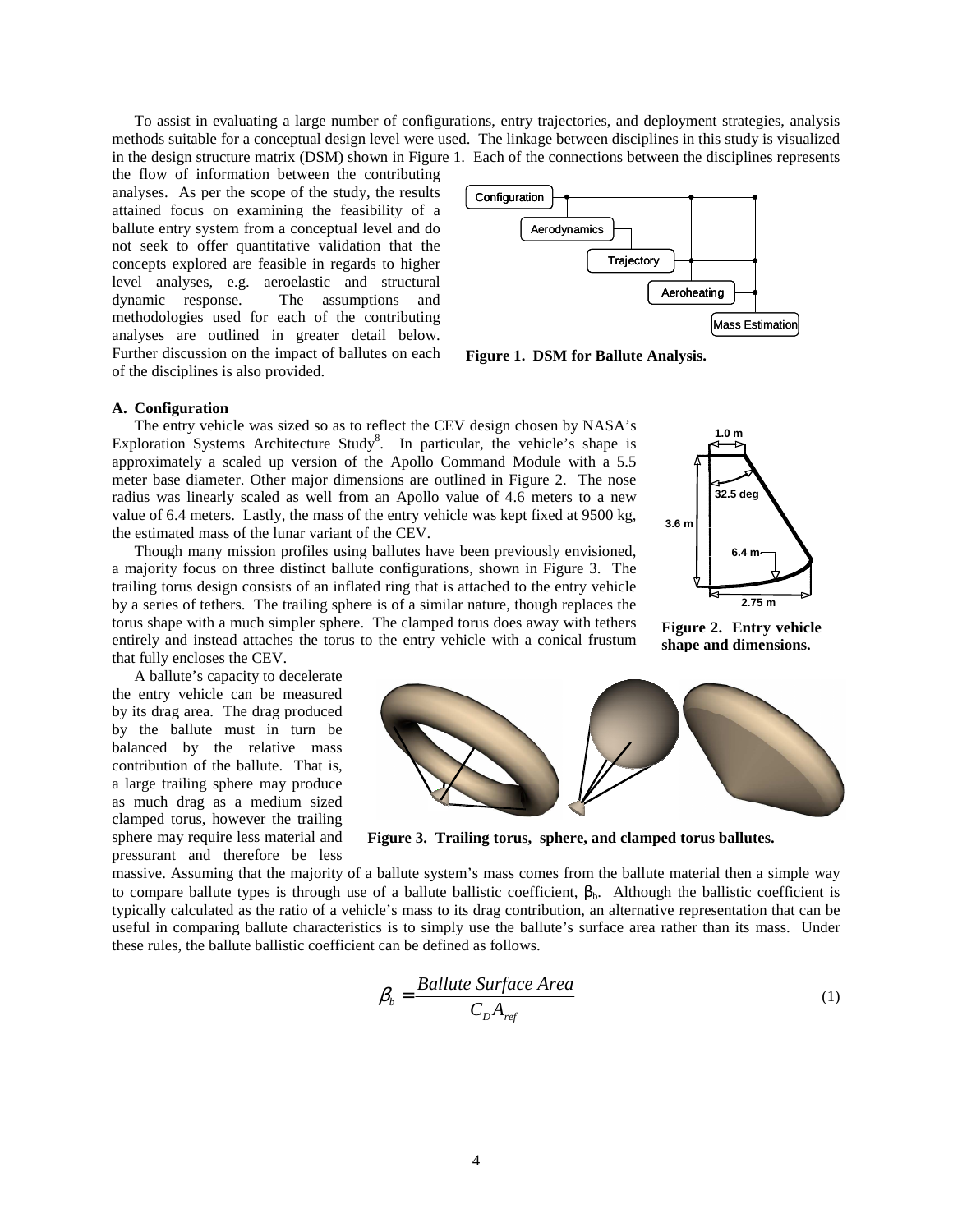Using this dimensionless form of ballistic coefficient, if two ballutes have the same surface area, and thus roughly the same mass, than the one with the lower value of the ballute ballistic coefficient would produce a greater degree of drag and deceleration. Thus, a lower value of  $\beta_b$  is typically favored as it represents a more effective ballute. The respective values of  $\beta_b$  for the three ballute types are summarized in Table 1. The notation used for defining the trailing and clamped

torus ballutes is outlined in Figure 4. For the calculation of  $C_D$  and  $\beta_b$  the reference area, A<sub>ref</sub>, is computed based upon the entire diameter of the ballute, not just an exposed area, e.g. the reference area of a clamped torus ballute is the same as for an equivalent

**Table 1. Ballute performance characteristics for a torus ratio**  $(R_t / R_t)$  **of five and CEV dimensions.** 

| <b>Ballute Type</b>    | Surface Area $(m2)$                                                                                                 | Hypersonic $C_d$ | $\beta_{\rm b}$ |
|------------------------|---------------------------------------------------------------------------------------------------------------------|------------------|-----------------|
| <b>Trailing Torus</b>  | $\pi^2 D_b^2 \frac{R_i/R_i}{(R_i/R_i+1)^2}$                                                                         | 0.741            | 7.9             |
| <b>Trailing Sphere</b> | $\pi D_h^2$                                                                                                         | 1.0              | 4.0             |
| Clamped Torus          | + $\frac{\pi(D_b^2 - D_c^2)}{2\sin\theta_b}$<br>$\pi^2 D_b^2 \frac{R_t/R_t}{\epsilon}$<br>$\frac{1}{(R_t/R_t+1)^2}$ | 1.496            | 5.9             |

size trailing torus. Lastly, the hypersonic drag coefficients are calculated from Newtonian aerodynamics. From these calculations it can be seen that the advantage the trailing torus provides in reduced surface area versus the clamped version is insufficient to overcome its significantly lower drag contribution. Of the three ballute types the trailing sphere is calculated as having the lowest  $\beta_b$ .

 Though ballutes are often considered solely for their drag characteristics, the clamped configuration offers advantages in the heating regime as well. Because of the separation distance of the towed ballute from its entry vehicle the ballute can be exposed to adverse wake effects coming off the entry vehicle. Previous studies focusing on these effects<sup>9,10</sup> noted several vehicle/ballute behaviors including the possibility of unfavorable flow choking in the core of a trailing torus and increased heating to the base of the vehicle due to reverse flow. In the case of the trailing sphere, shock impingement on the ballute itself produced levels of localized heating that were as high as twice those seen by the sphere alone. Heating results on the clamped ballute were the most favorable. Since the clamped ballute is attached directly to the base of the entry vehicle the boundary layer fully envelops both the ballute and the spacecraft. This has the effect of greatly



increasing the effective nose radius of the entry vehicle thereby reducing convective heating significantly. Given that convective heating to the delicate ballute is more likely to be a limiting factor than heating to the entry vehicle, a further advantage of the clamped configuration is that the ballute and entry vehicle are exposed to roughly the same heat rates.

 In summary, although the trailing sphere is favorable for its approximate mass to drag contribution ratio, the heating advantages provided by the clamped configuration are more applicable to the mission scenario being studied. In view of this, the analysis henceforth will focus on using a clamped torus ballute.

#### **B. Aerodynamics**

As mentioned previously, the entry vehicle analyzed was a scaled up version of the Apollo Command Module. Because of the extensive amount of testing already done on this shape, aerodynamic data is readily available. Thus, the aerodynamic properties used for the entry vehicle were taken from published data $^{11}$ .

For many of the ballute diameters evaluated, a sizeable portion of the entry trajectory is characterized with Knudsen numbers on the order of  $10^{-1}$ . Even though this does not place the ballute fully in the free-molecular flow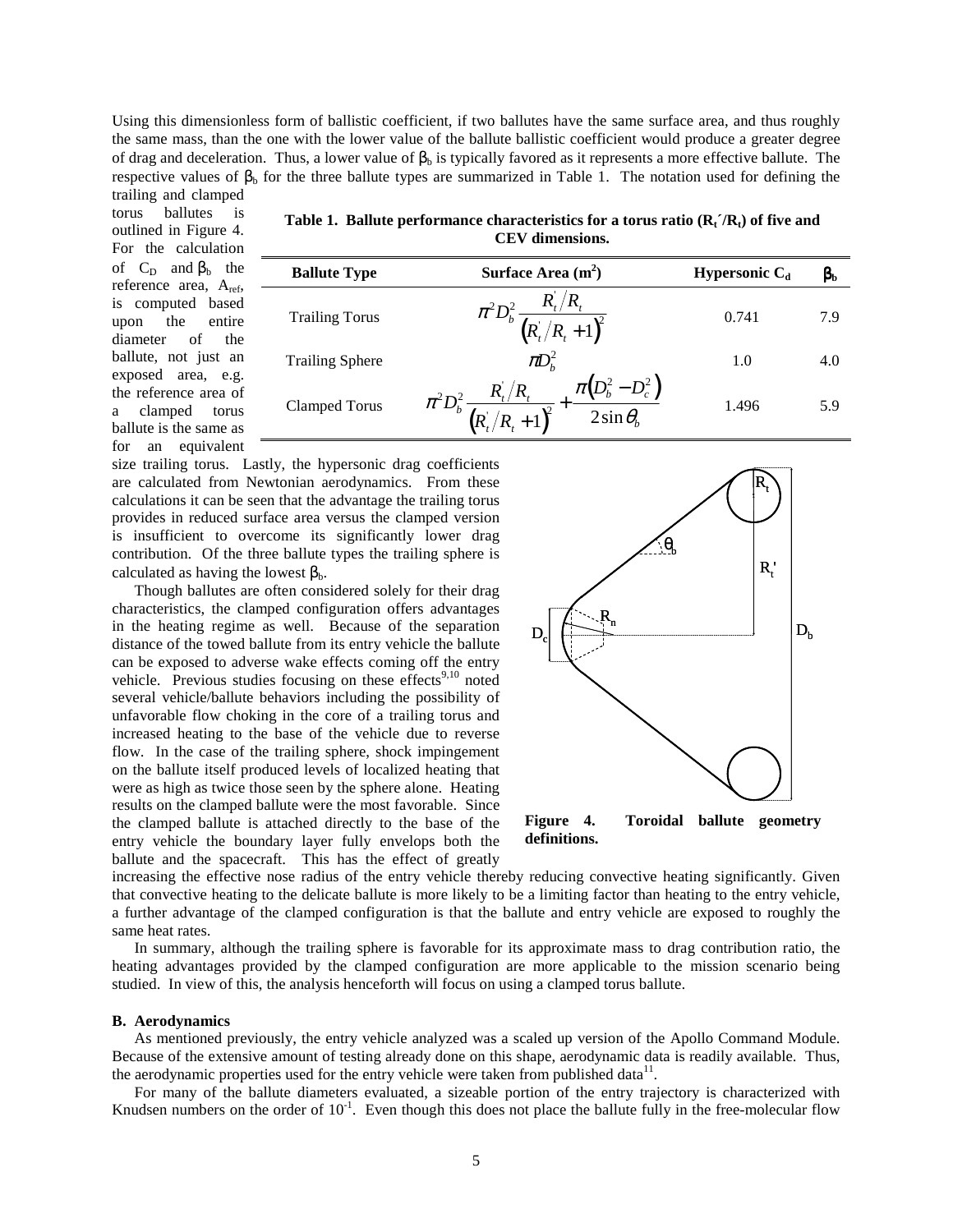regime (often estimated as  $Kn \geq 10$ ) it does indicate that transitional regime aerodynamics are important. To attain transitional values, the free-molecular and continuum aerodynamics were first estimated and then a bridging function was utilized to estimate the transitional aerodynamics. The free-molecular drag coefficients were calculated assuming a diffuse Maxwellian reflection model<sup>12</sup> where the values of the normal and tangential momentum accommodation coefficients,  $\sigma_n$  and  $\sigma_t$  respectively, are assumed equal to one. Calculation of the pressure and shear forces themselves was done using the following relations $12$ :

$$
\frac{\Delta p}{q_{\infty}} s^2 = \left[ \frac{(2 - \sigma_N)}{\sqrt{\pi}} s \sin \theta + \frac{\sigma_N}{2} \left( \frac{T_w}{T_{\infty}} \right)^{1/2} \right] \exp(-s^2 \sin^2 \theta)
$$
\n
$$
+ \left[ (2 - \sigma_N) (1/2 + s^2 \sin^2 \theta) + \frac{\sigma_N}{2} \left( \frac{T_w}{T_{\infty}} \right)^{1/2} \sqrt{\pi} s \sin \theta \right] \left[ 1 + \text{erf} \left( s \sin \theta \right) \right]
$$
\n
$$
\frac{\Delta \tau}{q_{\infty}} s^2 = \frac{\sigma_N s \cos \theta}{\sqrt{\pi}} \left\{ \exp(-s^2 \sin^2 \theta) + \sqrt{\pi} s \sin \theta \left[ 1 + \text{erf} \left( s \sin \theta \right) \right] \right\} \tag{3}
$$

The molecular speed ratio, *s*, is comparable to the Mach number and can be calculated as follows:

*q*∞

$$
S_{\infty} = \frac{V_{\infty}}{\sqrt{2RT_{\infty}}} \tag{4}
$$

Since the ballute shape is a relatively simple one it is possible to numerically integrate the above relations over the surface of the ballute to attain values for the aerodynamic coefficients.

In the continuum regime drag coefficients were estimated from Newtonian impact theory. Under this method the tangential or shear forces are neglected and a simple relation for the pressure coefficient on an elemental area inclined to the freestream at an angle  $\theta$  is arrived at.

$$
C_p \equiv \frac{\Delta p}{q_{\infty}} = 2\sin^2 \theta \tag{5}
$$

As opposed to the free-molecular pressure and shear coefficients, the Newtonian relation allows for an explicit integration over the surface of ballute. As such, the zero angle of attack drag coefficient for a clamped torus ballute can be calculated from the following:

$$
C_{D,ballute} = \left(\frac{R_n}{R_b}\right)^2 \left[1 - \sin^4 \theta_b\right] + 2\sin^2 \theta_b \left(\frac{\left(R_t + R_t \cos \theta_b\right)^2}{R_b^2} - \left(\frac{R_n}{R_b}\right)^2 \cos^2 \theta_b\right) + \frac{4R_t(R_b - R_t)}{3R_b^2} \left[2 - 3\cos \theta_b + \cos^3 \theta_b\right] + \left(\frac{R_t}{R_b}\right)^2 \sin^4 \theta_b
$$
\n(6)

The reference area used for non-dimensionalization of the above is based upon the ballute radius,  $R_b$ . Additionally, Eq. (6) can be broken down by the contribution of each of the three main geometric elements of the clamped torus ballute. The first term in Eq. (6) is the drag coefficient of the spherical nose portion, the second term is the drag of the conical frustum, and the last term comprises the drag from the exposed portion of the torus itself. For a given set of entry vehicle dimensions the ballute half cone angle,  $\theta_b$ , can be calculated by assuming a smooth interface between the ballute and the entry vehicle heat shield yielding the following: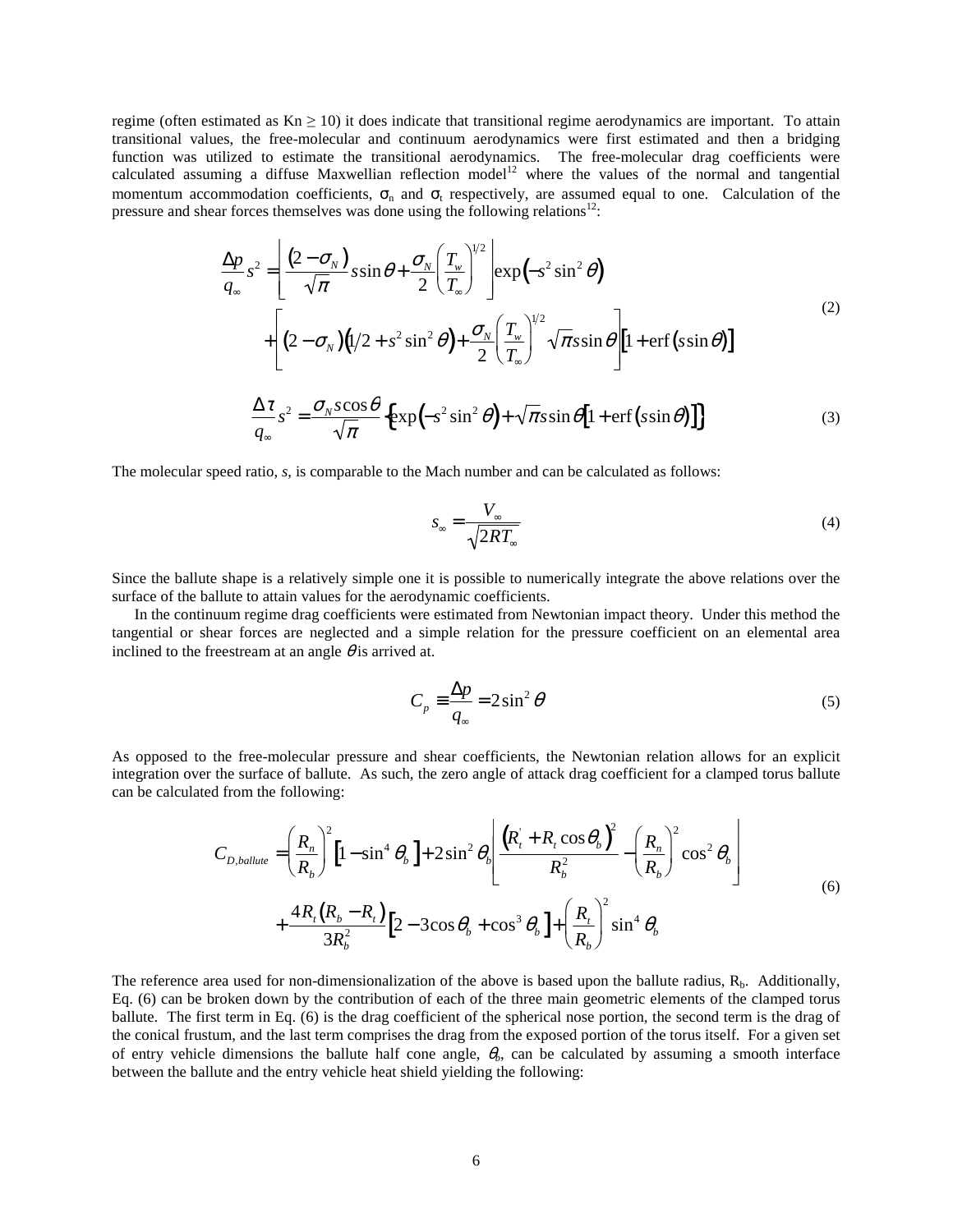$$
\theta_b = \cos^{-1}\left(\frac{D_c}{2R_n}\right) \tag{7}
$$

Using the entry vehicle dimensions mentioned previously a ballute cone angle of roughly 65 degrees is calculated and is used for this study.

Determination of the transitional regime drag coefficients was done using the bridging function of Gorenbukh<sup>12</sup> provided below.

$$
\frac{C_D - C_{D,cont}}{C_{D,FM} - C_{D,cont}} = \frac{1}{\sqrt{2\pi}} \int_{-\infty}^{\log_{10}(Kn) + 1.1403} \exp(-y^2/2) dy
$$
\n(8)

# **C. Trajectory**

The analysis of atmospheric entry at Earth was done using the three-degree-of-freedom version of the Program to Optimize Simulated Trajectories (POST)<sup>13</sup> using the standard 1976 atmosphere. Entry velocities were kept constant at an inertial value of 11.1 km/sec. Atmospheric interface was assumed to occur at an altitude of 125 km. Entry flight path angles were varied to within  $1/20^{th}$  of a degree over a five degree corridor so as to closely evaluate skip-out boundaries for each diameter. This level of resolution was also needed because many of the more favorable ballute entry trajectories are those that enter near the limits of skip-out and spend a significant amount of time in the upper atmosphere.

For this study three main entry strategies were investigated. In all three, the ballute was assumed deployed inspace prior to reaching the atmospheric interface. The first strategy consisted of using the ballute through the entire entry. Recognizing that this approach may stress the design requirements of the ballute by exposing it to significant dynamic pressures and thermal loading, an alternative strategy is to simply jettison the ballute after some predetermined velocity decrement has occurred. This concept represents a hybrid aerocapture/direct entry approach that attempts to use the ballute to dissipate energy until the lunar entry becomes similar to entry from low Earth orbit. Portions of trajectories using the ballute were flown with a zero angle of attack. The second and third strategies investigated involved the manner in which the entry vehicle was flown after ballute jettison, either at a ballistic zero angle of attack or with a moderate lift of drag ratio of 0.3. The latter value of L/D is based upon that provided by the Apollo capsule at its trimmed angle of attack.

#### **D. Aeroheating**

Estimations of the aeroheating encountered by the ballute and entry vehicle were done using two stagnation point heating approximation methods. Convective heating was calculated using the correlation provided by Sutton and Graves<sup>14</sup>. During Earth entry at lunar return velocities, radiative heating from the shock layer contributes considerably and must be accounted for. Towards this end the method for estimating radiative heat rates by Tauber and Sutton<sup>15</sup> is used. A major variable in both formulations is the effective nose radii. For large clamped ballutes this nose radius is much greater than that of the entry vehicle alone. Examination of CFD cases completed as part of the aerocapture technology portion of NASA's In Space Propulsion program<sup>16</sup> indicated that the effective nose radius of a clamped ballute as a percentage of the ballute diameter tends to increase as the ballute diameter increases. For this study an approximation was used that estimated the nose radii to be a quarter of the diameter of 25 m ballutes and up to three quarters the diameter of ballutes larger than 100 m. Although larger effective nose radii significantly reduce convective heating, they also lead to increased radiative heating since convective heat rates are proportional to the inverse square root of the nose radius while radiative heat rates are roughly proportional to the nose radius itself<sup>17</sup>. Thus, depending on the proportion of peak heating due to radiative effects, larger ballute diameters can actually incur higher heating rates than smaller ones. Though this general behavior is captured by the two heating methods employed, more detailed analysis will be required to validate the calculated levels of heating, particularly by the radiative portion.

#### **E. Mass Estimation**

The last discipline integrated into the analysis was that of ballute system mass estimation. The total ballute entry system was considered as four components consisting of the ballute itself, the pressurant required to inflate the ballute, the pressurant tankage, and a fixed mass associated with pressure transducers, valves, fittings, etc. Ballute mass was calculated from the total surface area of the ballute for a given average areal density of ballute material.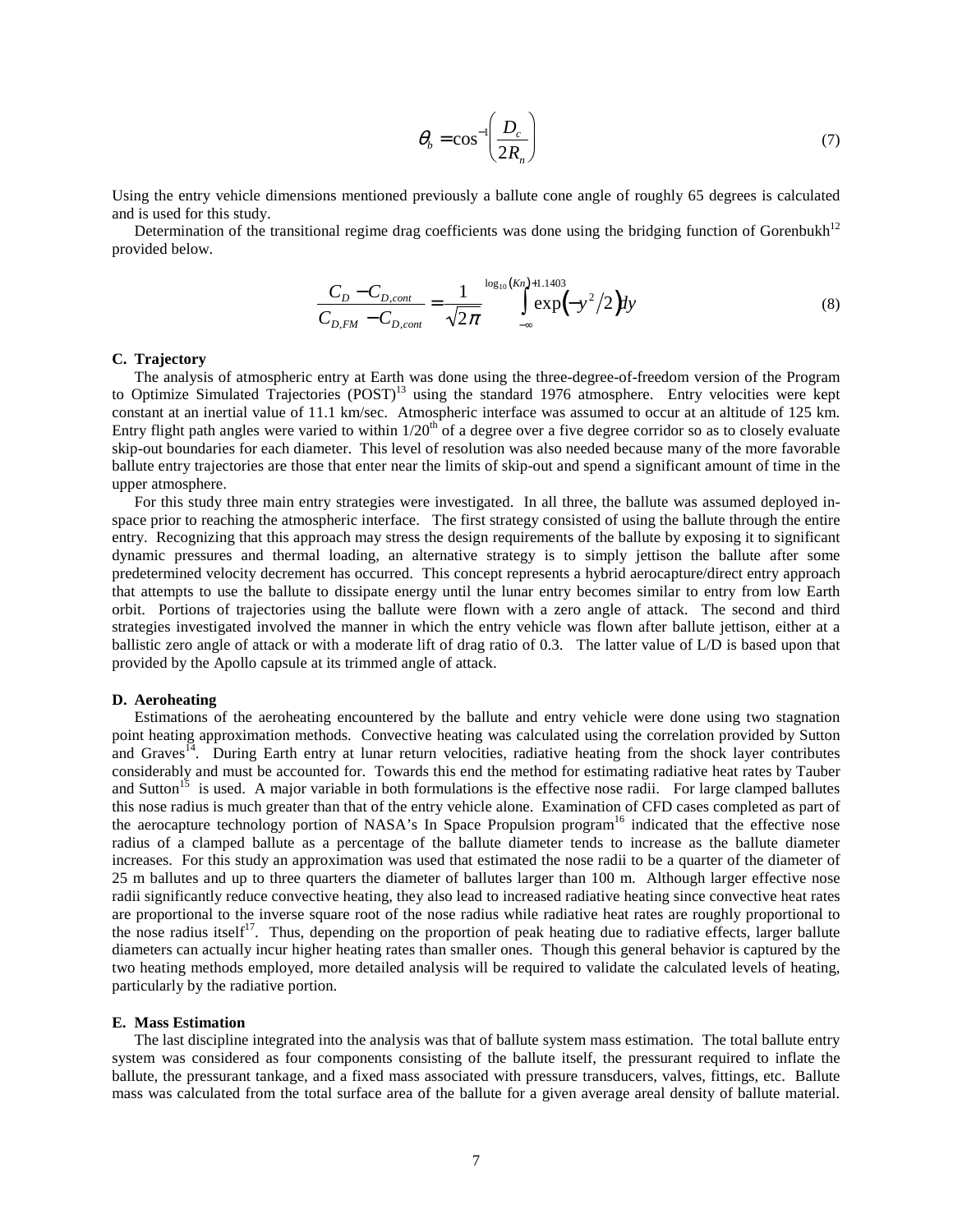Pressurant mass was calculated as a function of the internal volume of the ballute using nitrogen gas. The amount of nitrogen required was determined by assuming a required ballute inflation pressure of twice the peak dynamic pressure with a 15% margin. With the amount of required nitrogen known, tankage mass was estimated using the following simple relationship<sup>18</sup>:

$$
m_{\text{tank}} = \frac{m_{N_2} R_{N_2} T_{\text{tank}}}{g_0 \phi_{\text{tank}}} \tag{9}
$$

For the tank-mass factor,  $\phi_{\text{tank}}$ , a value of 6350 m corresponding to a typical titanium pressurant tank was used.

# **III. Results and Discussion**

# **A. Trajectory and deployment impacts**

The first portion of the investigation focused on evaluating the trajectory and heating characteristics of a ballute entry. This goal included both a characterization of the entry design space and an examination of multiple ballute entry strategies including retaining the ballute through most of the entry or releasing the ballute once LEO entry conditions are achieved. The entry vehicle, entry mass, and ballute half-cone angle were kept constant and only the

ballute diameter was varied (from 30 to 200 m). Atmospheric interface conditions for each of the trajectories consisted of an 11.1 km/sec inertial velocity over a range of inertial flight path angles. The entry velocity corresponds to a roughly three day transit time from lunar orbit and is the entry velocity attained by the manned Apollo missions.

For entries that retain the ballute, the primary metrics of interest were peak heating, deceleration, and dynamic pressures. The first of these is provided in Figure 5 along with a shaded region corresponding to skip out conditions. The overshoot boundary is defined as the point at which the vehicle will no longer reach the surface and will either continue on an escape trajectory or in the case of an aerocapture pass enter into Earth orbit. At lower ballute diameters, modest increases in ballute diameter exhibit large decreases in peak heating due to both deceleration at higher altitudes and to an increased effective nose radius. However, this

trend quickly plateaus as the proportional change in ballistic coefficient becomes less and the effective nose radius maximizes at about 75% of the ballute diameter. Although material heating limits are discussed in greater detail in a subsequent section, candidate materials typically have temperature limits less than 1000 K, which corresponds to heating limit of roughly 4.5 W/cm<sup>2</sup> . Under those constraints ballute diameters of at least 110 meters will be required for Earth entry.

The second metric of interest is primarily due to the inclusion of human passengers on this lunar return vehicle. As shown in Figure 6, for a given flight path angle, the peak deceleration tends to decrease with decreasing ballute size. More interesting perhaps is that unlike for peak heating, for a fixed ballute size the minimum value of peak deceleration does not occur at the overshoot condition but rather a few tenths of a degree away from this boundary. This indicates that



**Figure 5. Peak heating (W/cm<sup>2</sup> ) contours for an 11.1 km/sec, 9.5 MT entry without ballute jettison.** 



**Figure 6. Peak deceleration (g's) contours for an 11. 1 km/sec, 9.5 MT entry without ballute jettison.**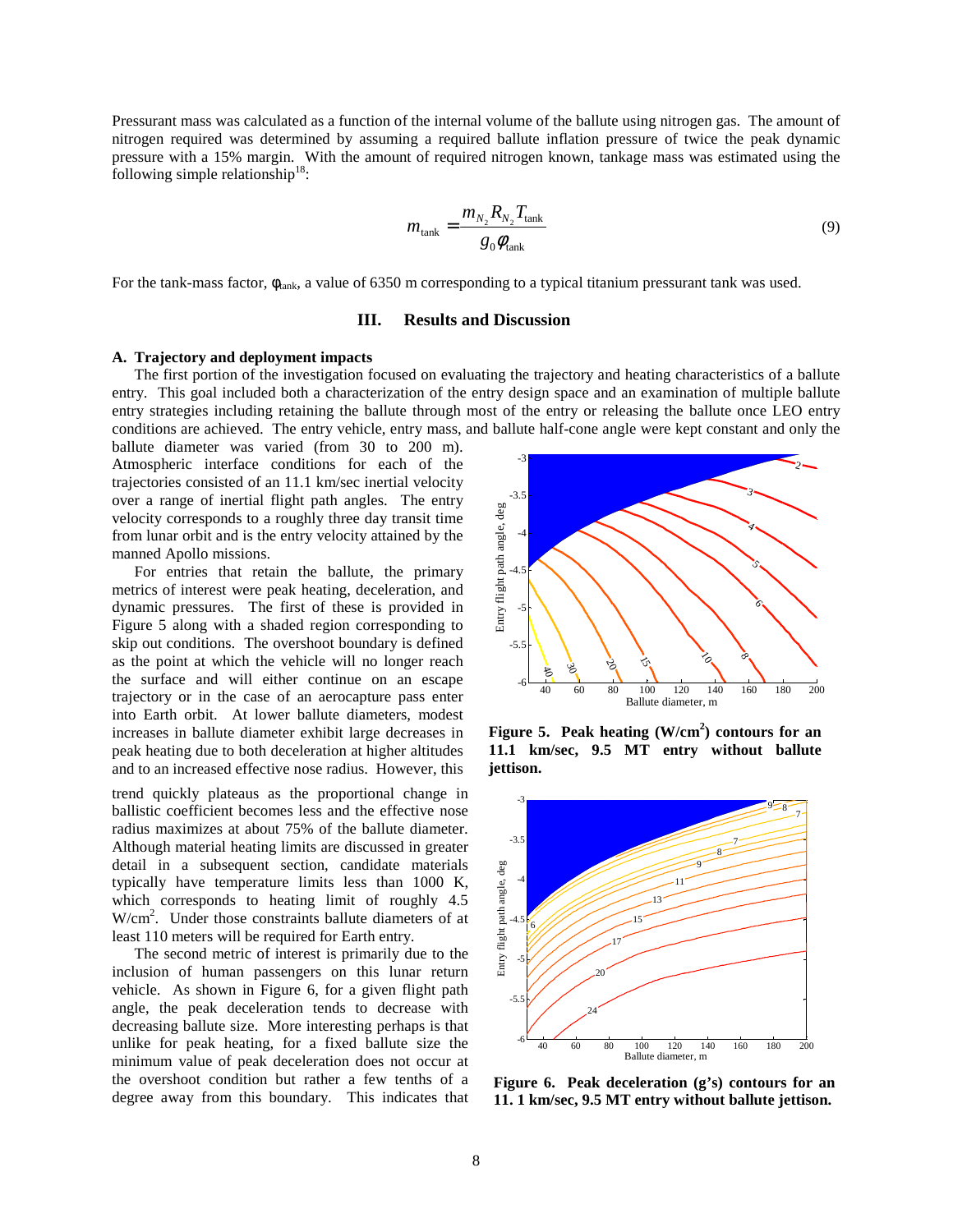entry trajectories that seek to minimize heating do so at the expense of increased deceleration loads. In the case of the 4.5 W/cm<sup>2</sup> heating constraint, this would either mean keeping the 110 meter ballute and taking the penalty in gloads (approximately 9 g's) or moving to a larger ballute so as to be able to tolerate the heating of a slightly steeper entry. Additionally, this gives insight into the width of the deceleration limited entry corridors. For example, restricting an entry to seven g's, the same as that encountered by the Apollo astronauts, implies a total corridor width of about a quarter of a degree (well within demonstrated navigation capabilities).

Results for peak dynamic pressure are provided in Figure 7. Occurring simultaneously with peak deceleration, peak dynamic pressure is of interest primarily for its impact on the design of the ballute. In particular, a lower peak dynamic pressure allows for lower inflation pressures, reduces material strength requirements, and can reduce the likelihood of adverse structural dynamic response. Again limiting the ballute to a heat rate of  $4.5 \text{ W/cm}^2$  it can be seen that dynamics pressures of no more than 75 Pa and closer to 50 Pa will be encountered. As was the case with the deceleration contours, the optimum dynamic pressure conditions do not occur at the overshoot boundary.

Examining the altitude, velocity, and deceleration profiles provided in Figure 8 provides explanation of this behavior. Entry at flight path angles either right at or just shy of the overshoot boundary is accomplished in multiple skips. During the first portion of the entry the ballute is able to dissipate enough energy so as to remain on an eventual touchdown trajectory though not with out first exiting the atmosphere. The deceleration profile is thus multi-pulsed with the majority of the deceleration occurring during the second entry. As the entry flight path angle steepens, more deceleration is performed early on and the magnitude of the second pulse lessens. The minimal peak deceleration occurs when the two pulses are roughly equivalent ( $\gamma = -3.8^\circ$  for this case). This comes at the expense of an extended pulse duration. Further steepening of the entry merges the two pulses and the maximum deceleration value begins to increase again.

 Overall, the entry strategy of not jettisoning the ballute is shown to require ballutes on the order of 110 m in diameter, depending on the heating and dynamic pressure limits placed on the ballute. It should be mentioned that although this entry strategy is referred to as not jettisoning the ballute, this is primarily in reference to entry through hypersonic conditions. Because of safety and heritage concerns, descent and landing from supersonic conditions would most likely be performed under the canopy of a parachute. Although its large drag area makes it an attractive option, retention of the ballute through transonic and subsonic conditions would require significantly more knowledge in the behavior of inflatable structures. In fact, such a system has been proposed for landing large payloads on  $Mars^{19}$ .

-3 -3.5 25 Entry flight path angle, deg path angle, deg -4 -4.5 Entry flight 50 75 100 150 -5 200 300  $-5.5$ 400 700  $-6$  40 60 80 100 120 140 160 180 200 Ballute diameter, m

**Figure 7. Peak dynamic pressure (Pa) contours for an 11.1 km/sec, 9.5 MT entry without ballute jettison.** 



**Figure 8. Altitude, velocity, and sensed deceleration profiles for a 100 meter diameter ballute over a range of entry flight path angles.** 

An alternative to retaining the ballute through most of the

entry is to deploy the ballute for only a predetermined duration or velocity decrement and then release the ballute. In a typical aerocapture strategy the ballute is used to dissipate enough energy from the hyperbolic approach trajectory to transition to a closed Earth orbit in a single pass. In this investigation, a hybrid entry strategy is proposed that enters at a slightly steeper angle so that upon ballute release the entry vehicle follows a second Earth entry trajectory. In this manner the loads encountered by the ballute are traded against those placed on the entry vehicle. That is, releasing the ballute earlier tends to increase the heating encountered by the entry vehicle but also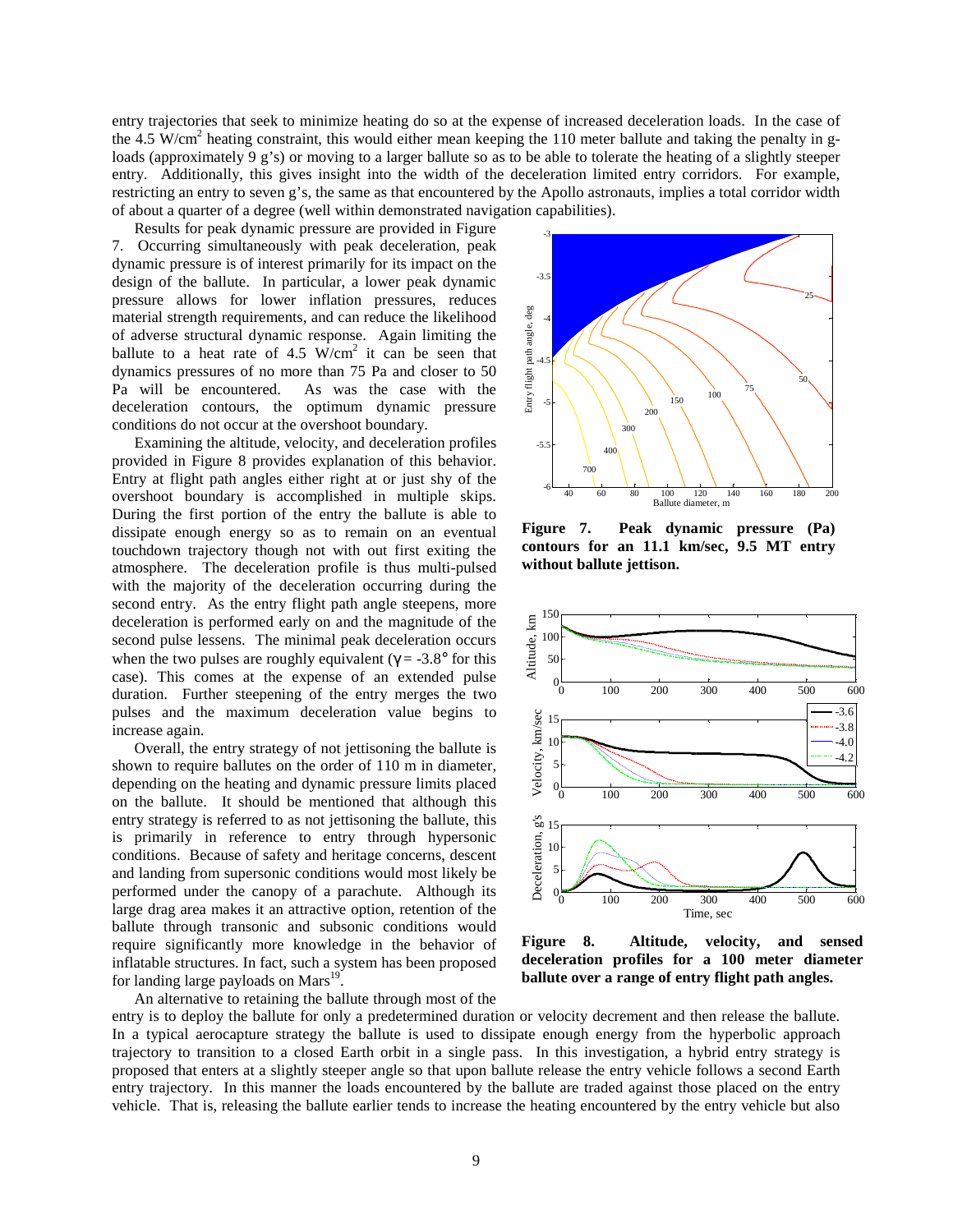mitigates the strength and thermal requirements of the ballute. Further demonstration of this effect is provided in Figure 9 where different release velocities are plotted against a nominal no-release trajectory for a 100 meter diameter ballute entering at a -3.6 degree inertial flight path angle. For this near skip-out trajectory, ballute jettison occurs prior to the second, stronger dynamic pressure pulse and thus reduces the peak dynamic pressures encountered by the ballute. Attempting to further lessen the dynamic pressure proves impossible as the initial pulse occurs well before the ballute has provided enough velocity change to allow for an Earth entry. For the same reasons heating limitations on the ballute can not be avoided as peak heating occurs at velocities of about 10.5 km/sec.

 Descent after ballute jettison was evaluated under two separate conditions, one where the vehicle continued on a ballistic, zero angle of attack trajectory and one where the vehicle transitioned to a low lifting trajectory with a lift to drag ratio of 0.3. The former approach is favorable for its simplicity while the latter approach may be necessary for targeting purposes. Beginning with the ballistic condition, entries with ballute jettison can be shown to provide several advantages. Shown in Figure 10 are entry vehicle heating contours over a range of inertial jettison velocities. Provided on the abscissa are the peak heating rates on the ballute prior to



**Figure 9. Trajectory effects of varying jettison velocities on a near skip-out entry of a 9.5 MT vehicle using a 100 m ballute and entering at 11.1 km/sec (post jettison entry is at a zero angle of attack).** 



**Figure 10. Peak entry vehicle heat rate (W/cm<sup>2</sup> ) contours with zero angle of attack entry after jettison for ballute diameters of a) 65 m and b) 110 m.** 

jettison. Examination of the heating rates encountered by the entry vehicle after ballute jettison shows the potential to mitigate peak heat rates to less than 40  $W/cm^2$ , or roughly the limit of an existing reusable thermal protection system. Also evident is that this capability exists over a range of ballute diameters with the primary constraint being the heating limitations on the ballute itself. These lower heating rates can be attained at two separate ranges of jettison velocities, a higher range that lets the entry vehicle decelerate more at higher altitudes and a lower range that releases the entry vehicle in a thicker atmosphere but also at a lower speed. Provided in **Error! Reference source not found.** are peak deceleration contours over a range of jettison velocities. The peak deceleration values plotted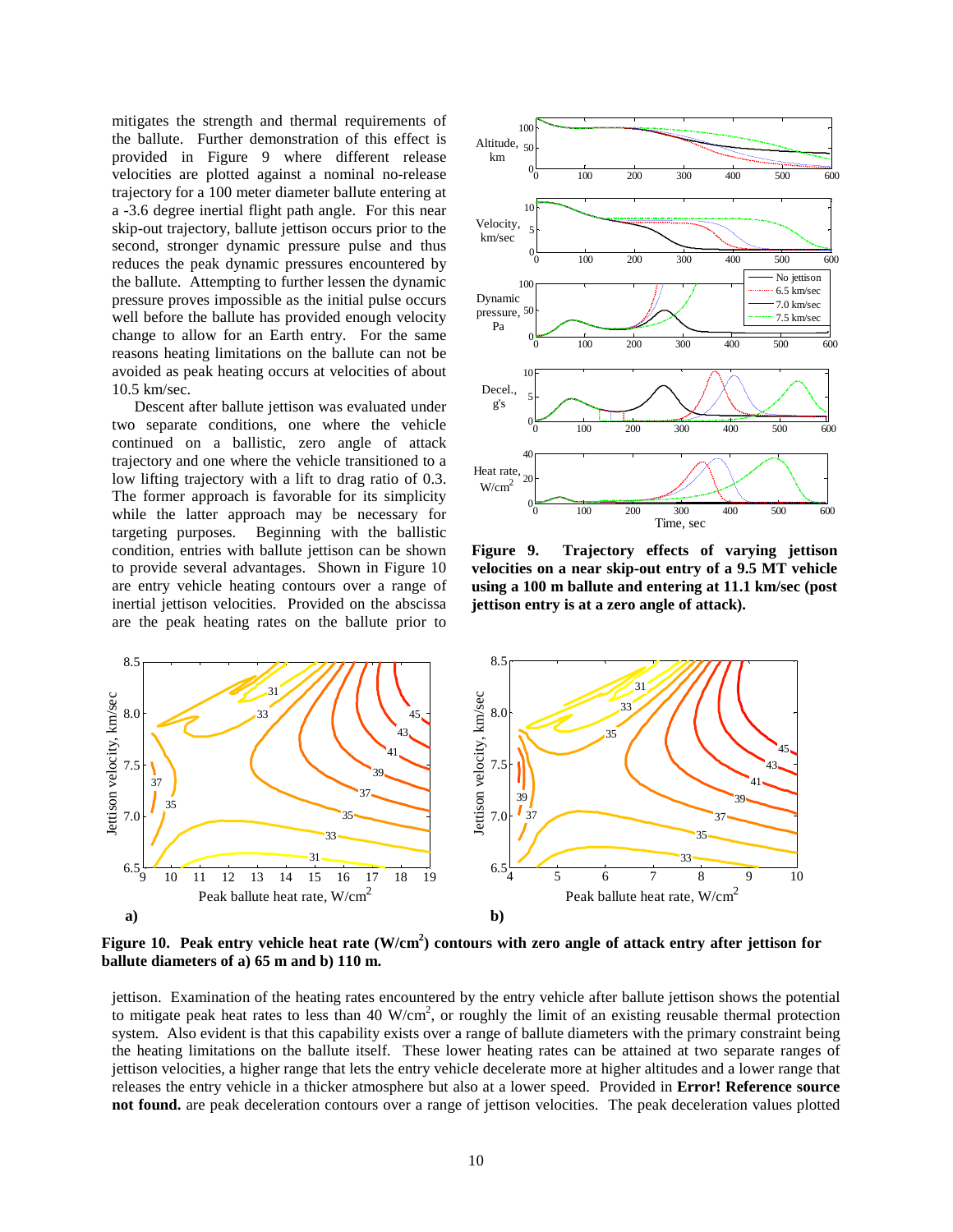

**Figure 11. Peak deceleration contours (g's) for zero angle of attack entry after jettison of a) 65 m and b) 110 m ballutes.** 

correspond to the larger value of either the peak deceleration with the ballute or the peak deceleration seen after

ballute release. At the lower ballute heat rates, and thus shallower entry angles, peak deceleration occurs after ballute jettison. At steeper entry angles the ballute deceleration pulses are merged and peak g's are seen prior to ballute release. Although favorable heating conditions can occur at both low and high jettison velocities, deceleration considerations are shown to favor high jettison velocities as they eliminate the second, larger ballute deceleration pulse. Figure 12 shows the peak dynamic pressures the ballute is exposed to prior to ballute jettison. In contrast to retaining the ballute, jettison can reduce the maximum dynamic pressures by as much as 50%, particularly for entry conditions near skip-out where the stronger pressure pulse is avoided. Whereas previously achieving the lowest dynamic pressures meant entering at steeper angles and thus incurring higher heat rates, ballute jettison is able to collocate minimum heating and minimum dynamic pressure at the overshoot boundary.



**Figure 12. Peak dynamic pressures (Pa) encountered by ballute prior to jettison for a 9.5 MT, 11.1 km/sec entry.** 

Though not shown, variation of the velocity at which the ballute was released had little or no impact on the peak dynamic pressures.

 Entry vehicle heating contours for a lifting post-ballute entry are shown in Figure 13. Compared to the ballistic entry, using a moderate degree of lift reduces the entry vehicle heat rates to well within reusable limits for nearly all of the entry angles and jettison velocities evaluated. Again, this trend holds over a range of ballute diameters, once more indicating that the thermal limitations of the ballute material (as indicated by the abscissa in Figure 10 and **Error! Reference source not found.**) will drive the required ballute size more than the requirement for a certain amount of velocity change. That is to say, small ballutes can be used to significantly reduce CEV heating just as well as large ballutes, so long as the ballutes themselves are capable of handling the increased heating. Improvements in peak g's, shown in Figure 14, are also evident when lift is introduced. At the shallowest entries, maximum deceleration can be reduced to 4-4.5 g's, depending on the ballute size. Also, the peak deceleration is shown to be almost completely independent of the jettison velocity. Relating the deceleration contours back to entry corridors, and again assuming an undershoot boundary of 7 g's, the jettison strategy offers little improvement over retaining the ballute as the lower peak deceleration values occur over a range of a quarter to a third of a degree.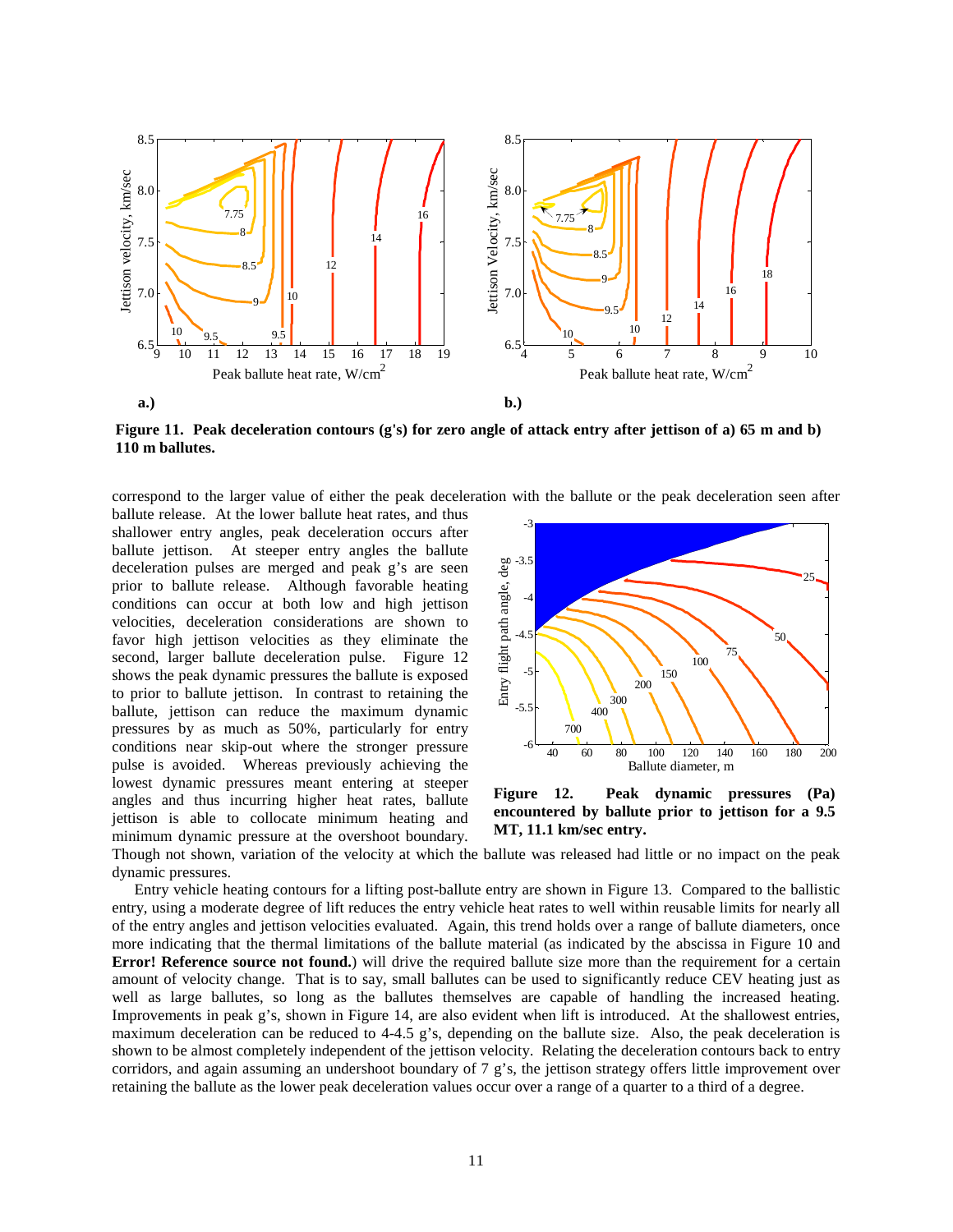

**Figure 13. Peak entry vehicle heat rate (W/cm<sup>2</sup> ) contours with lifting entry after jettison for ballute diameters of a) 65 m and b) 110 m.** 



**Figure 14. Peak deceleration contours (g's) with lifting entry after jettison for ballute diameters of a) 65 m and b) 110 m.**

### **B. Sizing and Mass Evaluation**

The second portion of the study focused on evaluating the mass contributions of a candidate ballute entry system to the entry vehicle. From the simple mass model introduced earlier several sizing trends can quickly be observed. Provided in **Error! Reference source not found.** are contours of ballute systems masses for different size ballutes and material densities. At larger diameters, attaining ballute system masses on the order of several metric tons requires an average material density of 0.15 kg/m<sup>2</sup> or less. Noting the slopes of the contours also provides insight into the relative importance of the material areal density on the total system mass. In particular, for a constant ballute diameter, doubling the areal density nearly doubles the ballute system mass. Indeed, for the fill pressure of 100 Pa the mass of the ballute material alone represents nearly 85% of the total mass at even the lowest areal densities. Though not shown, doubling or halving the fill pressure changes the relative contribution to about 75% and 90% respectively.

Given its importance in determining the overall mass of a ballute system, achieving a low material weight is a primary technical hurdle towards a feasible ballute system. Achieving low areal densities is complicated by the thermal and strength limitations of many candidate materials. Previous conceptual studies<sup>1,20</sup> have focused on using thin-film materials such as Kapton and Polyboxoxazole (PBO) which have operational temperature limits of around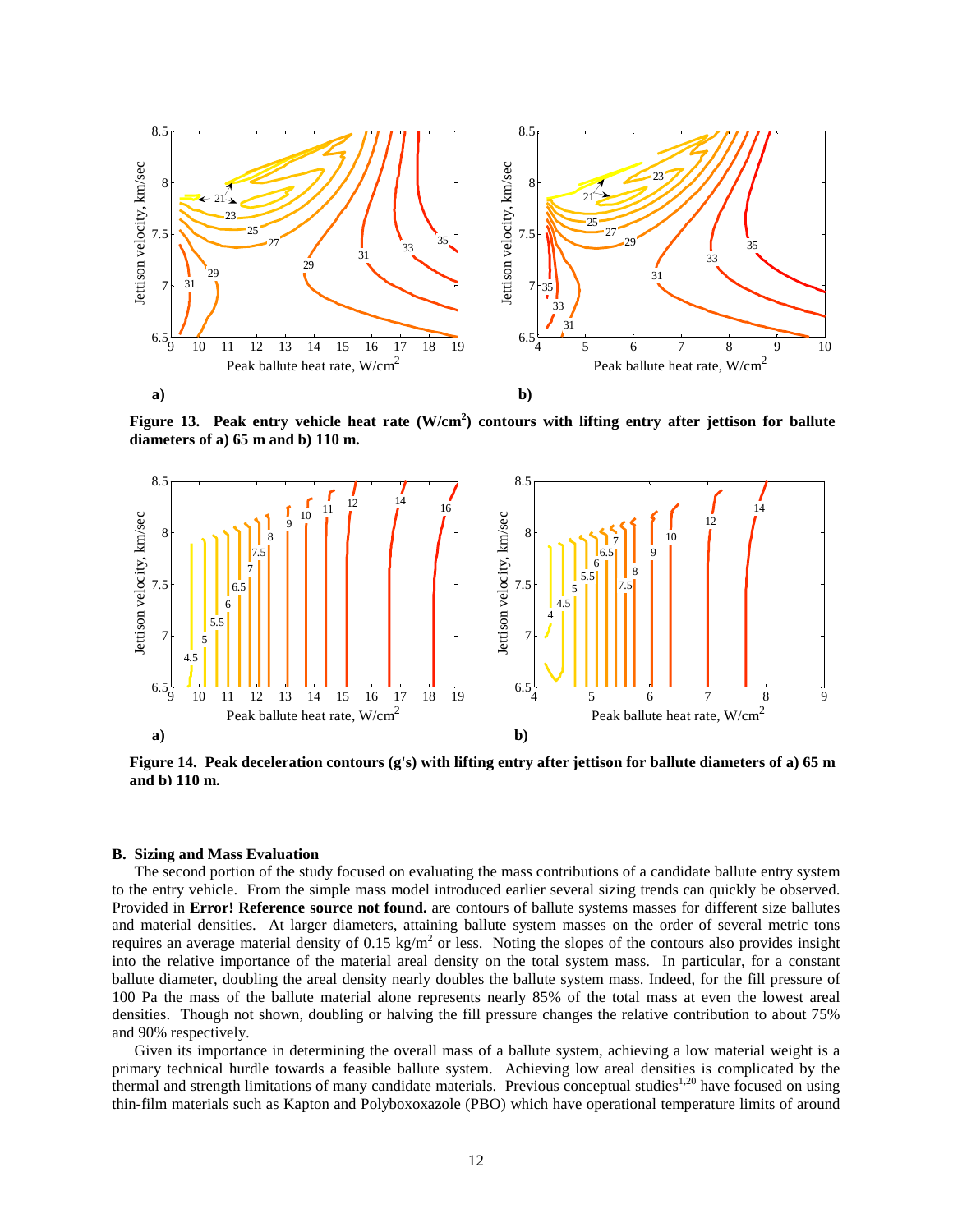500 °C and areal densities of about 0.075 kg/m<sup>2</sup>. The low temperature limits of thin-films have led to a focus on using various types of multi-layer insulation (MLI). These concepts typically consist of one of the above polymer films as an internal bladder combined with additional layers of adhesives, metal foils, and outer layer fabrics such as Nextel that are designed to resist much higher heating conditions. One such concept<sup>21</sup> was evaluated at heating rates as high as 35 W/cm<sup>2</sup> without observable damage. Although this concept had a sizeable average areal density of about 1.86  $\text{kg/m}^2$  its thermal characteristics make it favorable for regions of a ballute seeing the most heating. The IRVE flight demonstrator $4$  that is scheduled for launch in 2006 has baselined a ballute that incorporates a silicone coated Kevlar fabric for the bladder due to its improved tear resistance over thinfilm materials. The remainder of the material stack



**Figure 15. Ballute system mass (kg) at an inflation pressure of 100 Pa.**

consists dry Kevlar restraint ply, a Kapton gas barrier, and several layers of Nextel cloth for thermal protection. Though areal densities for this material concept are not provided, the entire demonstrator incorporating a three meter ballute is less than 100 kg. The IRVE mission profile predicts heat rates of about 1 W/cm<sup>2</sup> and dynamic pressures of 600 Pa.



**Figure 16. Ballute entry system mass (MT) as a function of maximum ballute heat rate and average areal density for an entry mass of 9.5 MT and an entry velocity of 11.1 km/sec.** 

From the prior trajectory results that incorporated ballute jettison one can estimate a required ballute diameter as a function of a limiting heat rate on the ballute. This calculated diameter can then be used to evaluate a required average material density for a specific ballute system mass. Results from this simple analysis are provided in Figure 16. Assuming an entirely thin-film ballute with its corresponding density and temperature limits yields a ballute system mass of about 3.5 metric tons or nearly 37% of the assumed entry vehicle mass. For comparison, the entire thermal protection system for the Apollo Command Module constituted less than 30% of the capsules gross mass<sup>6</sup>. Achieving similar mass fractions for the ballute alone would correspond to system masses of 2.85 and 0.95 metric tons, both of which would require significant improvements in either areal density or temperature limits of the material concepts previously mentioned.

### **IV. Conclusions**

This paper focused on analyzing the potential benefits that a clamped ballute entry system can provide to a candidate capsule shaped entry vehicle with a mass of 9500 kg entering Earth's atmosphere at lunar return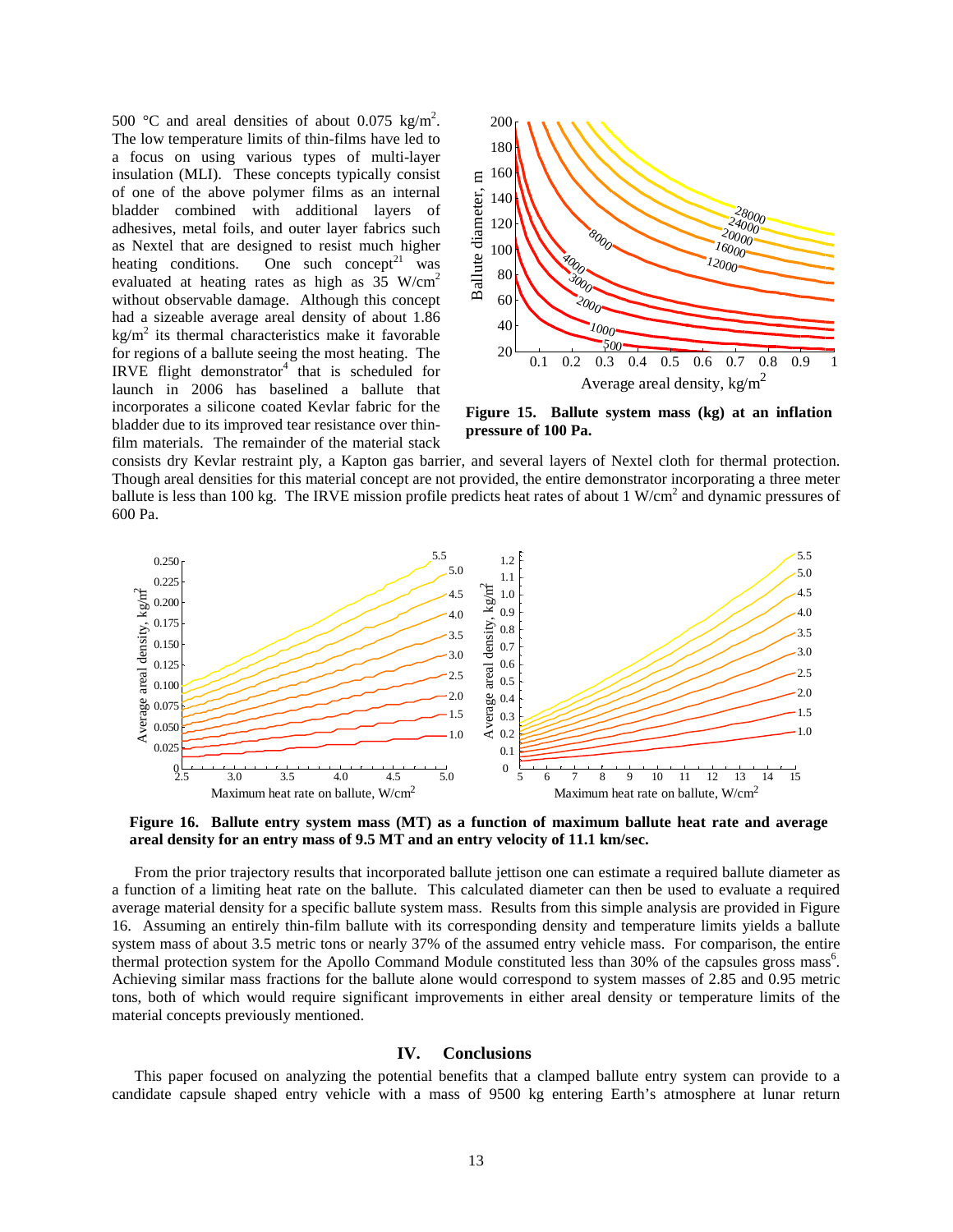velocities. For trajectories that retained the ballute, heat rates were observed to vary from 40 W/cm<sup>2</sup> for a 40 m diameter ballute to as low as  $2 \text{ W/cm}^2$  for a 200 m diameter ballute. Peak deceleration values were observed to be low as six g's but generally exceeded seven g's. For larger ballutes in excess of 100 m, dynamic pressures of about 75 Pa were experienced. Minimum deceleration and dynamic pressure both occurred for entry at flight path angles slightly steeper than the overshoot boundary. This phenomenon occurred due to the skipping nature of the shallowest entries that produced multiple deceleration pulses with the later ones being the strongest. This behavior was mitigated when the entry strategy shifted to jettisoning the ballute. For entries that maintained a zero angle of attack after ballute jettison, entry vehicle heat rates were calculated to be within reusable TPS limits of 35  $W/cm<sup>2</sup>$ . However, peak deceleration values generally exceed 7.75 g's. Minimization of heat rates, peak g's, and dynamic pressure favored releasing the ballute at an inertial velocity of around 7.8 km/sec. Entries that transitioned to an L/D of 0.3 after ballute release provided further mitigation of heating and deceleration on the entry vehicle. Heat rates as low as 21 W/cm<sup>2</sup> and decelerations as low as four g's were calculated. In general, the reductions in heating and deceleration could be attained over a range of ballute diameters, thus indicating that ballute sizing should be driven by the heating constraints of the ballute itself.

Ballute systems were sized to evaluate technical requirements that improve concept feasibility. Using the trajectory results from the initial part of the study, trends of required average areal densitiy of the ballute versus heat rate limitations for a given ballute system mass were generated. These contours in turn provide guidance as to the technical requirements that a candidate ballute must meet. Mass estimates assuming a thin-film material produced vehicle mass fractions of 37% for the 100 m ballute system alone. Material requirements indicate that continued technology development would be required for concept feasibility.

# **References**

-

<sup>&</sup>lt;sup>1</sup> Miller, K. L., Gulick, D., Lewis, J., Trochman, B., Stein, J., Lyons, D. T., and Wilmoth, R. G., "Trailng Ballute Aerocapture: Concept and Feasibility Assessment," AIAA Paper 2003-4655, July 2003.

<sup>&</sup>lt;sup>2</sup> Westhelle, C. H., and Masciarelli, J. P., "Assessment of Aerocapture Flight at Titan Using a Drag-Only Device," AIAA Paper 2003-5389, August 2003.

<sup>&</sup>lt;sup>3</sup> Graesslin, M., and Schoettle, U., "Flight Performance Evaluation of the Re-Entry Mission IRDT-1," Paper IAF-01-V.3.05, 52nd International Astronautical Congress, Toulouse, France, Oct. 1-5 2001.

<sup>&</sup>lt;sup>4</sup> Hughes, S. J., Dillman, R. A., Starr, B. R., Stephan, R. A., Lindell, M. C., Player, C. J., and Cheatwood, F. M., "Inflatable Re-entry Vehicle Experiment (IRVE) Design Overview," AIAA Paper 2005-1636, 18<sup>th</sup> AIAA Aerodynamic Decelerator Systems Technology Confrerence and Seminar, Munich, Germany, May 23-36, 2005.

<sup>&</sup>lt;sup>5</sup> Rohrschneider, R. R., and Braun, R. D., "A Survey of Ballute Technology for Aerocapture," Proceedings of the  $3^{rd}$ International Planetary Probe Workshop, Athens, Greece, June, 2005.

<sup>&</sup>lt;sup>6</sup> "Apollo Program Summary Report: Synopsis of the Apollo Program Activities and Technology for Lunar Exploration," NASA-TM-X-68725, Apr. 1975.

 $^7$  Tran, H. K., Johnson, C. E., Rasky, D. J., Hui, F. C. L., Hsu, M., and Chen, Y. K., "Phenolic Impregnated Carbon Ablators (PICA) for Discovery Class Missions," AIAA Paper 96-1911, 31<sup>st</sup> AIAA Thermophysics Conference, New Orleans, LA, June 1996.

<sup>&</sup>lt;sup>8</sup> "NASA's Exploration Systems Architecture Study," NASA-TM-2005-214062, Nov. 2005.

<sup>&</sup>lt;sup>9</sup> Gnoffo, P. A., and Anderson B. P., "Computational Analysis of Towed Ballute Interactions," AIAA Paper 2002-2997, 8th AIAA/ASME Joint Thermophysics and Heat Transfer Conference, St. Louis, MI, June 2002.

<sup>&</sup>lt;sup>10</sup> Anderson, B. P., "Computational Continuum and Rarefied Flow Results for Ballute Applications," AIAA Paper 2004-292, 42<sup>nd</sup> AIAA Aerospace Sciences Meeting and Exhibit, Reno, NV, Jan. 2004.

<sup>&</sup>lt;sup>11</sup> Graves, C. A. and Harpole, J. C., "Apollo Experience Report – Mission Planning for Apollo Entry," NASA-TN-D-6727, 1972.

<sup>&</sup>lt;sup>12</sup> Regan, F. J., and Anandakrishnan, S. M., "Flowfield Description," *Dynamics of Atmospheric Re-Entry*, 1<sup>st</sup> ed., edited by J. S. Przemieniecki, AIAA Education Series, AIAA, Washington DC, 1993, pp. 318-364.

<sup>&</sup>lt;sup>13</sup> Powell, R. W., et al., "Program to Optimize Simulated Trajectories (POST) Utilization Manual, Volume II, Version 5.2," NASA Langley Research Center, Hampton, VA; Martin Marietta Corporation, Denver, CO, Oct. 1997.

<sup>&</sup>lt;sup>14</sup> Sutton, K. S., and Graves, Jr., R. A., "A General Stagnation-Point Convective-Heating Equation for Arbitrary Gas Mixtures," NASA TR-R-376, Nov. 1971.